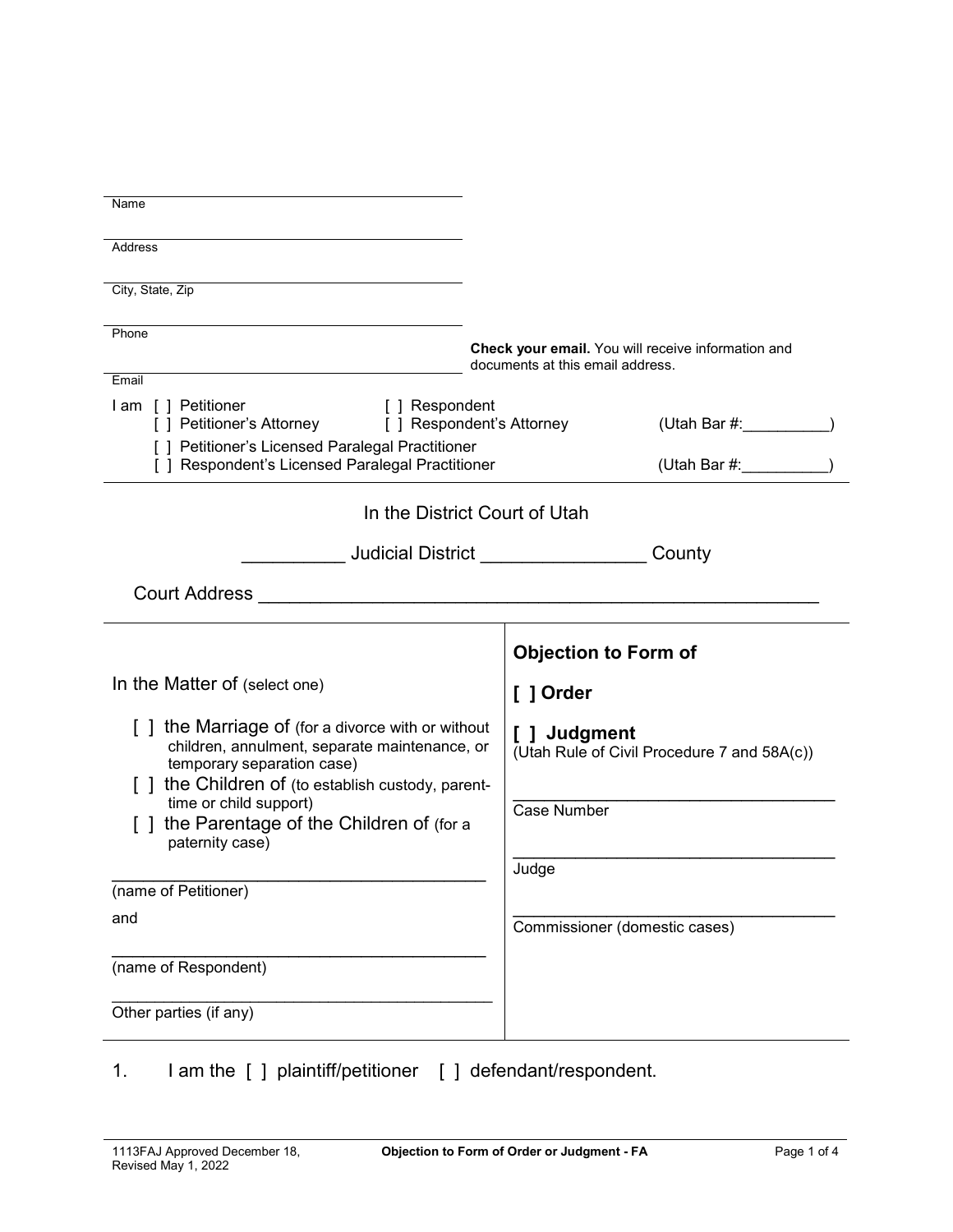| (name of party who prepared the order or judgment) and dated<br>I am filing this objection with the court within seven days of service.<br>3.<br>I specifically object as follows:<br>4.<br>Paragraph number _______. (Explain objection.)<br>,我们也不会有什么。""我们的人,我们也不会有什么?""我们的人,我们也不会有什么?""我们的人,我们也不会有什么?""我们的人,我们也不会有什么?""我们的人<br>5.<br>Paragraph number _______. (Explain objection.)<br>6.<br>Paragraph number _______. (Explain objection.)<br>(Attach additional sheets if needed.)<br><b>Plaintiff/Petitioner or Defendant/Respondent</b><br>I declare under criminal penalty under the law of Utah that everything stated in this document is true.<br>Date | 2. | I object to the form of the order or judgment called |  |
|-------------------------------------------------------------------------------------------------------------------------------------------------------------------------------------------------------------------------------------------------------------------------------------------------------------------------------------------------------------------------------------------------------------------------------------------------------------------------------------------------------------------------------------------------------------------------------------------------------------------------------------------------------------------|----|------------------------------------------------------|--|
|                                                                                                                                                                                                                                                                                                                                                                                                                                                                                                                                                                                                                                                                   |    |                                                      |  |
|                                                                                                                                                                                                                                                                                                                                                                                                                                                                                                                                                                                                                                                                   |    |                                                      |  |
|                                                                                                                                                                                                                                                                                                                                                                                                                                                                                                                                                                                                                                                                   |    |                                                      |  |
|                                                                                                                                                                                                                                                                                                                                                                                                                                                                                                                                                                                                                                                                   |    |                                                      |  |
|                                                                                                                                                                                                                                                                                                                                                                                                                                                                                                                                                                                                                                                                   |    |                                                      |  |
|                                                                                                                                                                                                                                                                                                                                                                                                                                                                                                                                                                                                                                                                   |    |                                                      |  |
|                                                                                                                                                                                                                                                                                                                                                                                                                                                                                                                                                                                                                                                                   |    |                                                      |  |
|                                                                                                                                                                                                                                                                                                                                                                                                                                                                                                                                                                                                                                                                   |    |                                                      |  |
|                                                                                                                                                                                                                                                                                                                                                                                                                                                                                                                                                                                                                                                                   |    |                                                      |  |
|                                                                                                                                                                                                                                                                                                                                                                                                                                                                                                                                                                                                                                                                   |    |                                                      |  |
|                                                                                                                                                                                                                                                                                                                                                                                                                                                                                                                                                                                                                                                                   |    |                                                      |  |
|                                                                                                                                                                                                                                                                                                                                                                                                                                                                                                                                                                                                                                                                   |    |                                                      |  |
|                                                                                                                                                                                                                                                                                                                                                                                                                                                                                                                                                                                                                                                                   |    |                                                      |  |
|                                                                                                                                                                                                                                                                                                                                                                                                                                                                                                                                                                                                                                                                   |    |                                                      |  |
|                                                                                                                                                                                                                                                                                                                                                                                                                                                                                                                                                                                                                                                                   |    |                                                      |  |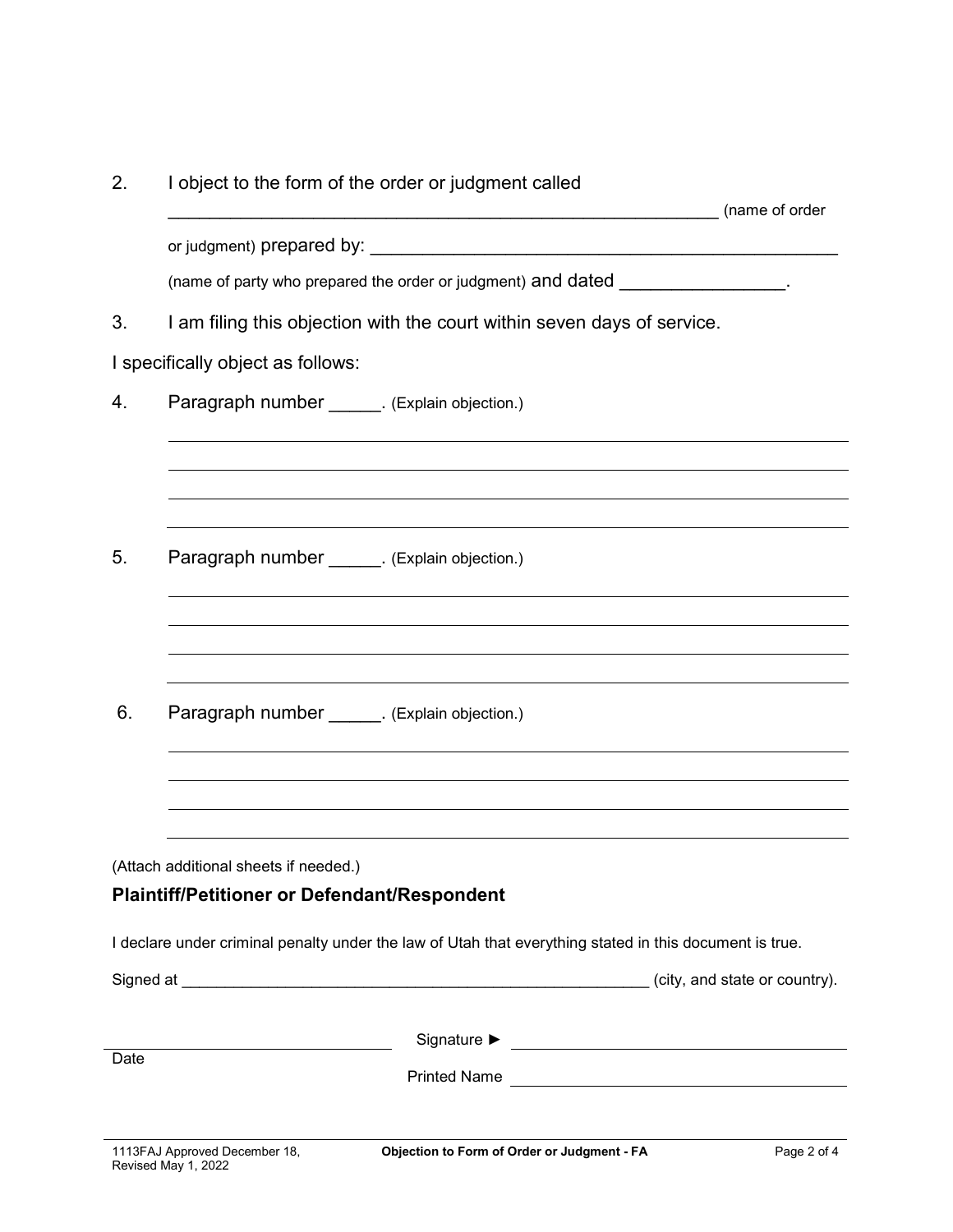## **Attorney or Licensed Paralegal Practitioner of record** (if applicable)

Signature ► Signature ► Signature → Signature → Signature → Signature → Signature → Signature → Signature → Signature → Signature → Signature → Signature → Signature → Signature → Signature → Signature → Signature → Signa

**Date** 

Printed Name